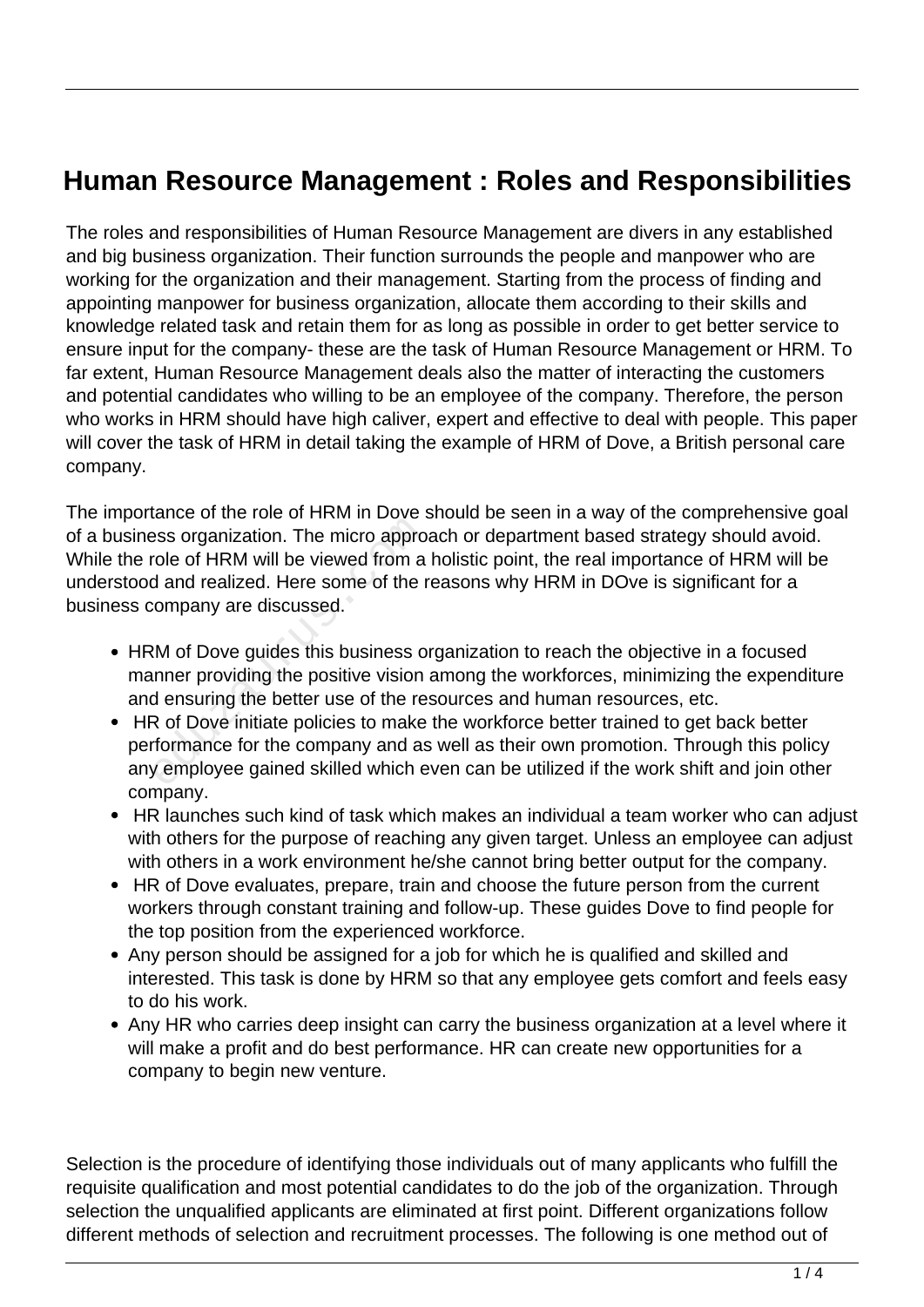many to select the right candidate for the company.

- In the first point of the selection process, a company can arrange a preliminary interview to reduce the applicants who do not fulfill the requirements or are unqualified. Although this process helps to get rid of all misfits it also showed a company's courtesy of the level of public relations.
- In this step, some company proceeds to take a selection test which can be varied in module. It generally depends on the type of job and the type of business. Some test is like personality tests, aptitude test or ability tests to come out in the conclusion about the candidate's performance level.
- This step can be an employment interview where the selected applicants will face interview a panel interview or one to one or structured or unstructured interviews, stress interview or behavioral interview.
- After the selection interview, company will check the references provided by the candidates alongside the background check through email, or phone call. Some company even does not bother to check this reference since it is just a formality.
- When the company gathers all sorts of information about the candidates, they go forward to take the most important and critical decision- which is to select the person for the vacancy for what company was looking for the perfect match.
- In this step of selection, some organizations may arrange a physical examination of the selected candidate to confirm his fitness test.
- The final step of the selection process is to provide a job offer letter or appointment letter to confirm and hire the applicant for the post.

HRM plays the main role in any organization to safeguard the relation and the interest of both parties- employers and the employees. As for the employer, HRM finds a way to improve employee relations and to search a way to reduce the costs. As for the workforce, HRM deals with the rights of the employees and their interests that cover the employment law. ward to take the most important all<br>
vacancy for what company was lit<br>
this step of selection, some organ<br>
ected candidate to confirm his fitn<br>
e final step of the selection proces<br>
confirm and hire the applicant for t<br>
st

- HR managers make sure that no dispute raises within a business organization. They implement the policies that none of the body- management or employees feel any kind of discrimination that could possibly instigate unrest and tension in the work environment.
- HR managers keep their eye to build the workforce updated and capable of facing any kind of challenges. They arrange training programs for the employees to prepare them to compete in the work to produce better results to take their company at a profitable level.
- HRM deals with the matter if ever any employee feels that they are oppressed by any means or deprived of any rights. HRM immediately come forward to sort out such kind of issues so that it does not create any further problem and destroy the company's reputation.
- HRM always keeps the workforce updated by providing all relevant and necessary information regarding their work or task or employment. Personal issues to the professional guidance of employees are dealt by the HRM.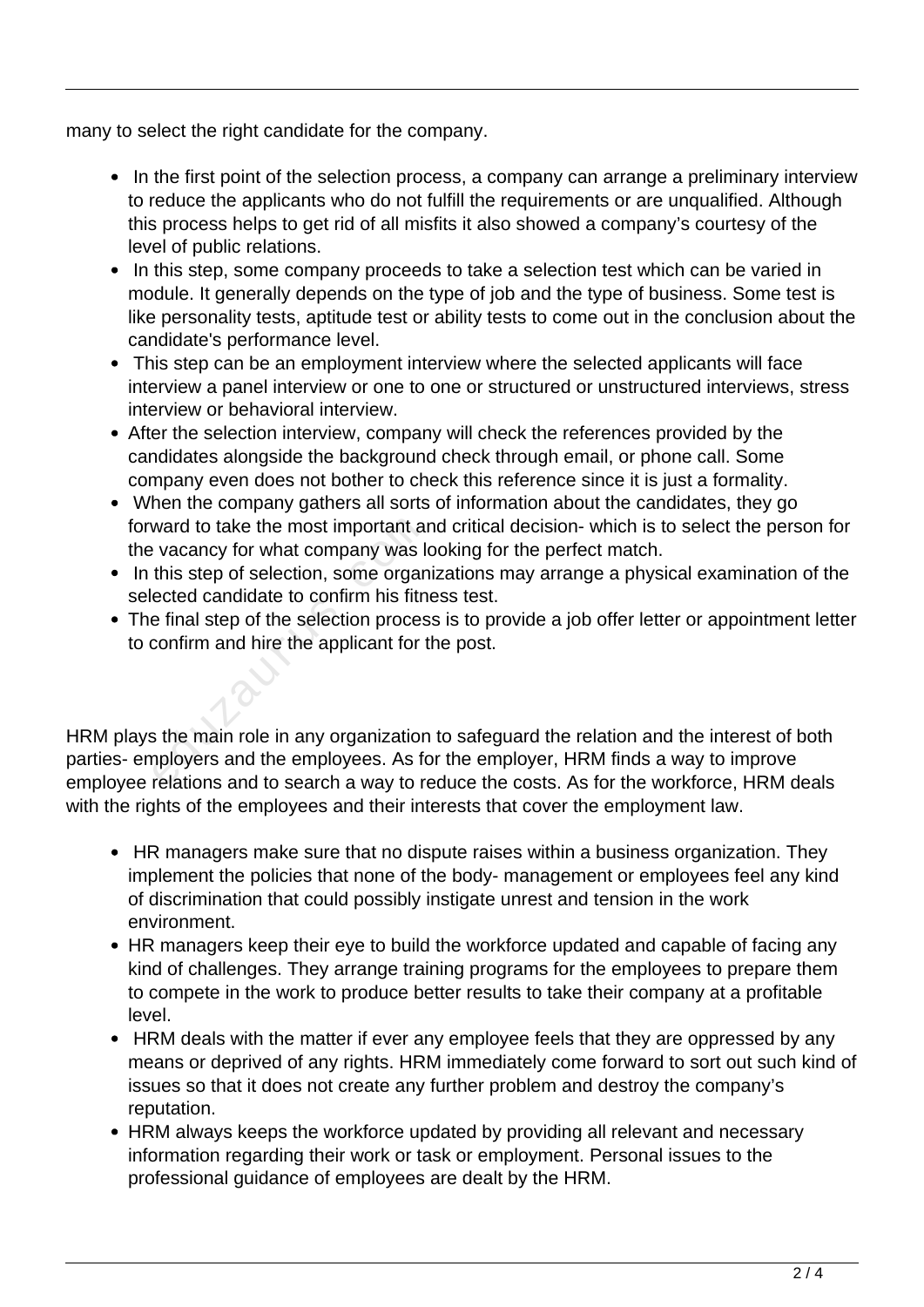The roles and responsibilities of HRM in any business organization do not only cover the issues related to the workforce and their relation. Rather, the contribution of HRM is far more extent. The internal input that HRM generates within the work environment and the workforce and the energy and the motivation that is boosted by the HRM through various policies and means have greater impact on the outcome of any business company. Similar to the Dove, after founded in 1950s, it faced competition in the market and different another challenge. However, Dove could overcome these stages. It was possible because of the role play, policies, strategies and overall attempt taken by the excellent HRM. The input of HRM never allowed the business giant to become stagnant, rather it was moving and very soon became international giant and gained a good market share in UK and as well as other countries. The strategies of HRM kept the customers retained, boosted the employees to give their best and produce a work environment that was full of energy and positivity.

Any business organization whether it is small or big, wants to reach incorrect decisions. Taking the correct decision is not the simplest thing as it is thought in a business company. Especially, if it is related to HRM, the taking decisions are tougher tasks. HRM pay a careful examination and deep consideration before approaching any complex issues to be concluded. HRM sometimes follow the following steps to come to an effective decision for the company.

- The first step of decision making process is the evaluation of the scenario and the reality. The more correctly the situation will be visualized, the more correct decision can be taken by HRM.
- HRM sometimes should proceed to the stakeholders to know their opinion. HRM has to identify who are those stakeholders are involved in decision making to avoid any further possible conflict.
- An effective HRM does not rely on a single solution rather they always possess the other options to be considered if required. It guides the HRM to improve the decision making criteria and if helps to find the easiest decision to make in which others are convinced. is follow the following steps to com<br>
e first step of decision making pro-<br>
lity. The more correctly the situati<br>
taken by HRM.<br>
M sometimes should proceed to t<br>
ntify who are those stakeholders as<br>
sible conflict.<br>
effect
- After reviewing the original scenario along with the optional one with all relevant data and analysis, HRM now can review and discuss which will lead to taking the final decision on which an action plan can be developed to be implemented.

The laws impact HRM in many ways. The small businesses can sometimes overcome the situation, however a business like Dove certainly has to consider and abide by the laws and regulations. The brief of the laws is summarized in the following.

- HRM has to remove any single sign of discrimination in the hiring and selection process of workers regardless of color, race, sex, religion, or ethnicity. The anti-discrimination laws restrict the practice of discrimination in the workplace in Dove.
- The laws related to wages guides the HRM to find a policy to select the minimum salary of any employee. It also provides a guideline for the wages of part-time or over-time workers. Child labor regulation is also included in this act.
- HRM of Dove keeps consideration the family or medical leave of the workers in terms of necessity. If any employees face any serious illness or any of these family members get ill or child-birth leave for female workers fall under the laws.
- Some other laws guide the HRM to make a strategy for the employees how they will